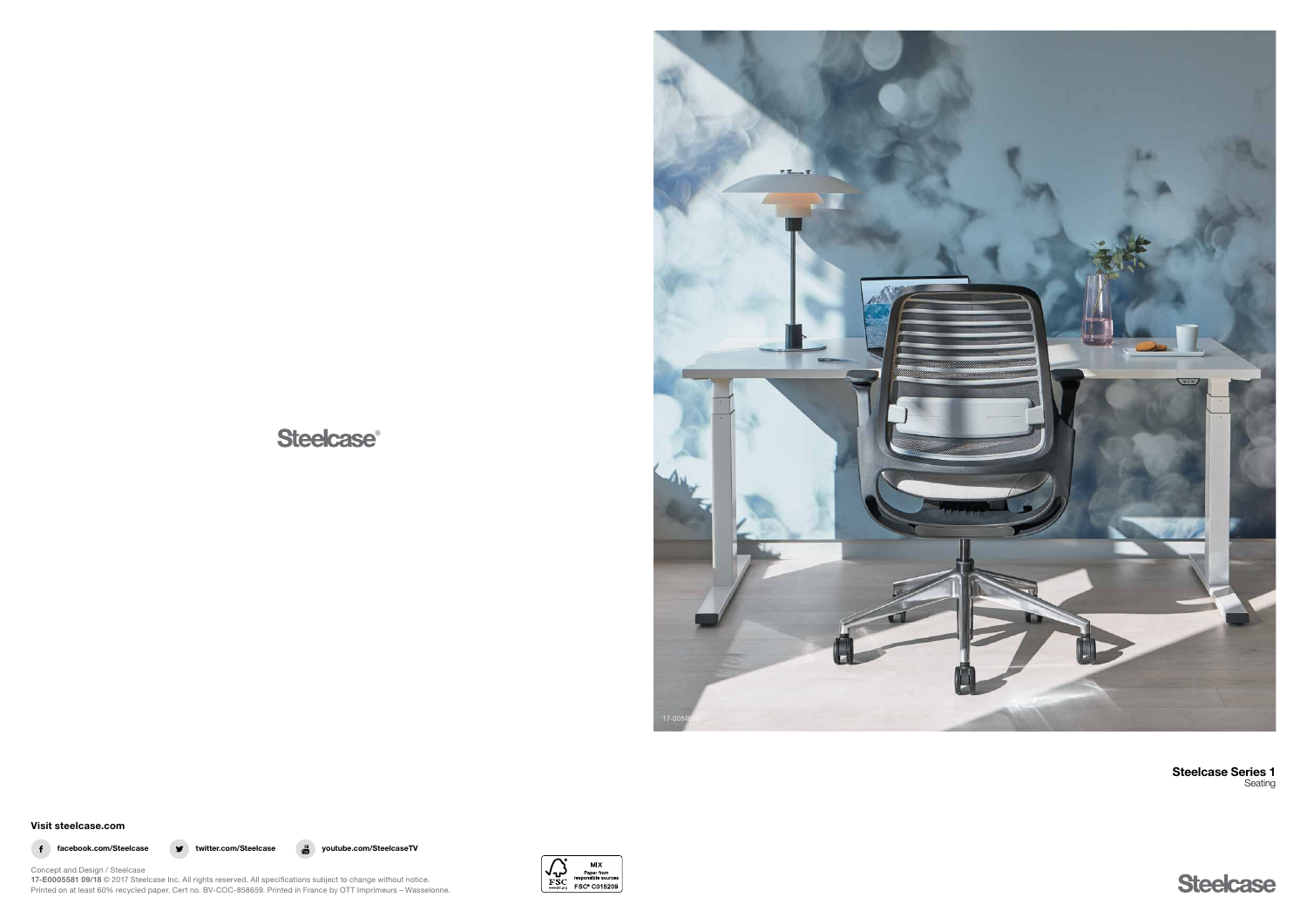# PERFORMANCE + STYLE + CHOICE

Steelcase Series™ 1 delivers what's important performance, style and choice. It retains everything that's valued in a chair, while making it attainable for everyone.

 $\frac{3}{2}$ 

Best in class. By Steelcase.

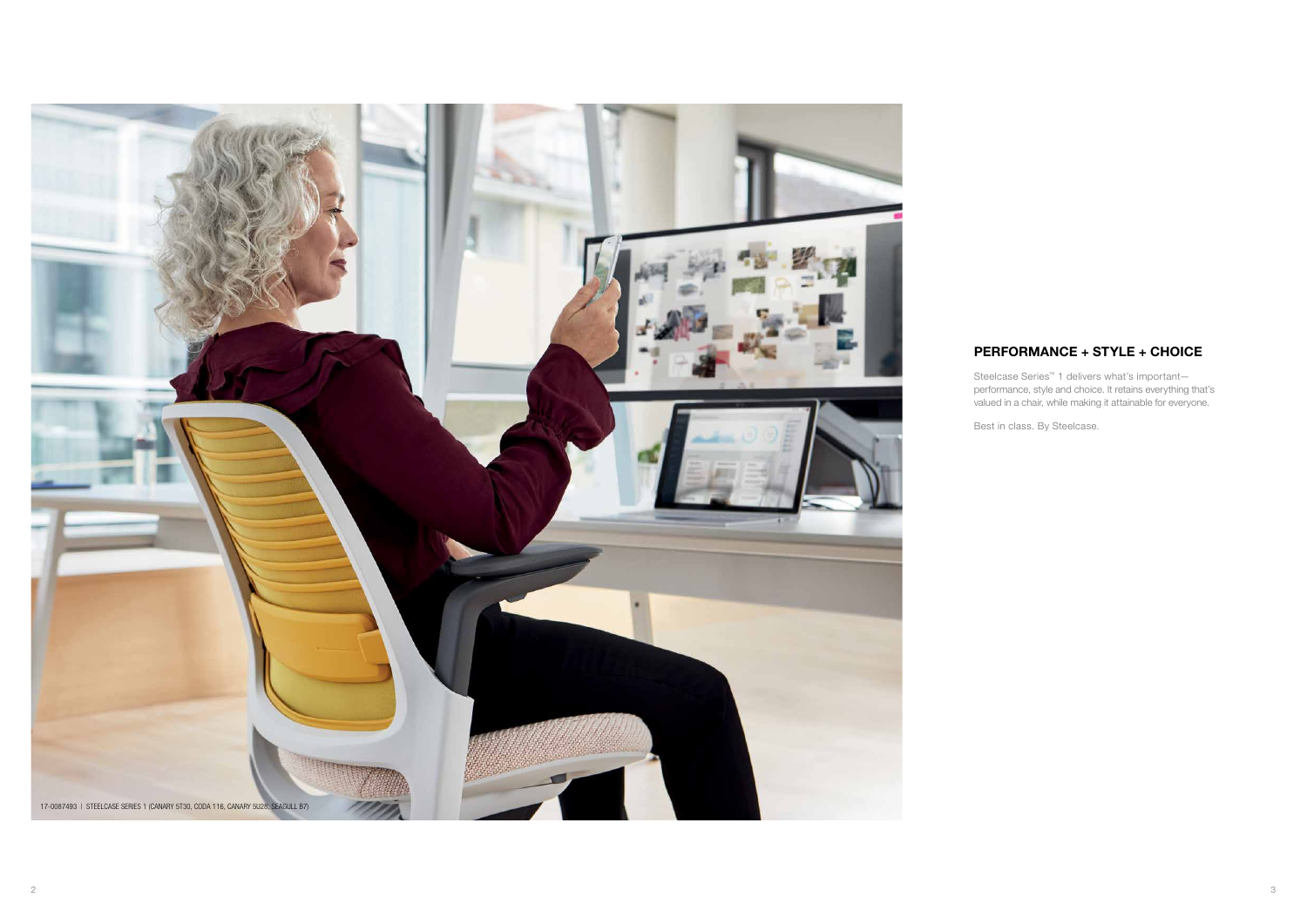### LIVEBACK® TECHNOLOGY WITH ADJUSTABLE LUMBAR SUPPORT

Allows the chair back to change shape and mimics the user's spine as it moves throughout the day. Contours to fit the user's spine through a system of flexors tucked neatly inside the backrest, offering continuous lower-back support as you move in your chair.

# PERFORMANCE AT BEST

It features our signature integrated LiveBack® technology, adaptive bolstering and a choice between a precisely adjustable Synchronised Mechanism, or an intuitive Weight-Activated Mechanism.

## INTUITIVE PERFORMANCE

Series 1 was thoughtfully designed with the performance you've come to expect from Steelcase. Series 1 delivers dynamic performance without sacrificing affordability.

### WEIGHT-ACTIVATED MECHANISM

Allows for automatic and intuitive adjustments.

### OR

SYNCHRONIZED MECHANISM

Allows for precise adjustments, and personal comfort.

### 4D ADJUSTABLE ARMS

Move in height, width, depth, and pivot to better support the user's neck and shoulders. The cantilevered arm design encourages postural change.

### ADAPTIVE BOLSTERING

Enables the seat to conform to the user's shape, providing dynamic support that can adapt to the body as postures change.

### SEAT DEPTH

Supports different leg lengths for long term comfort by sliding forward or backward.

17-0082145

r

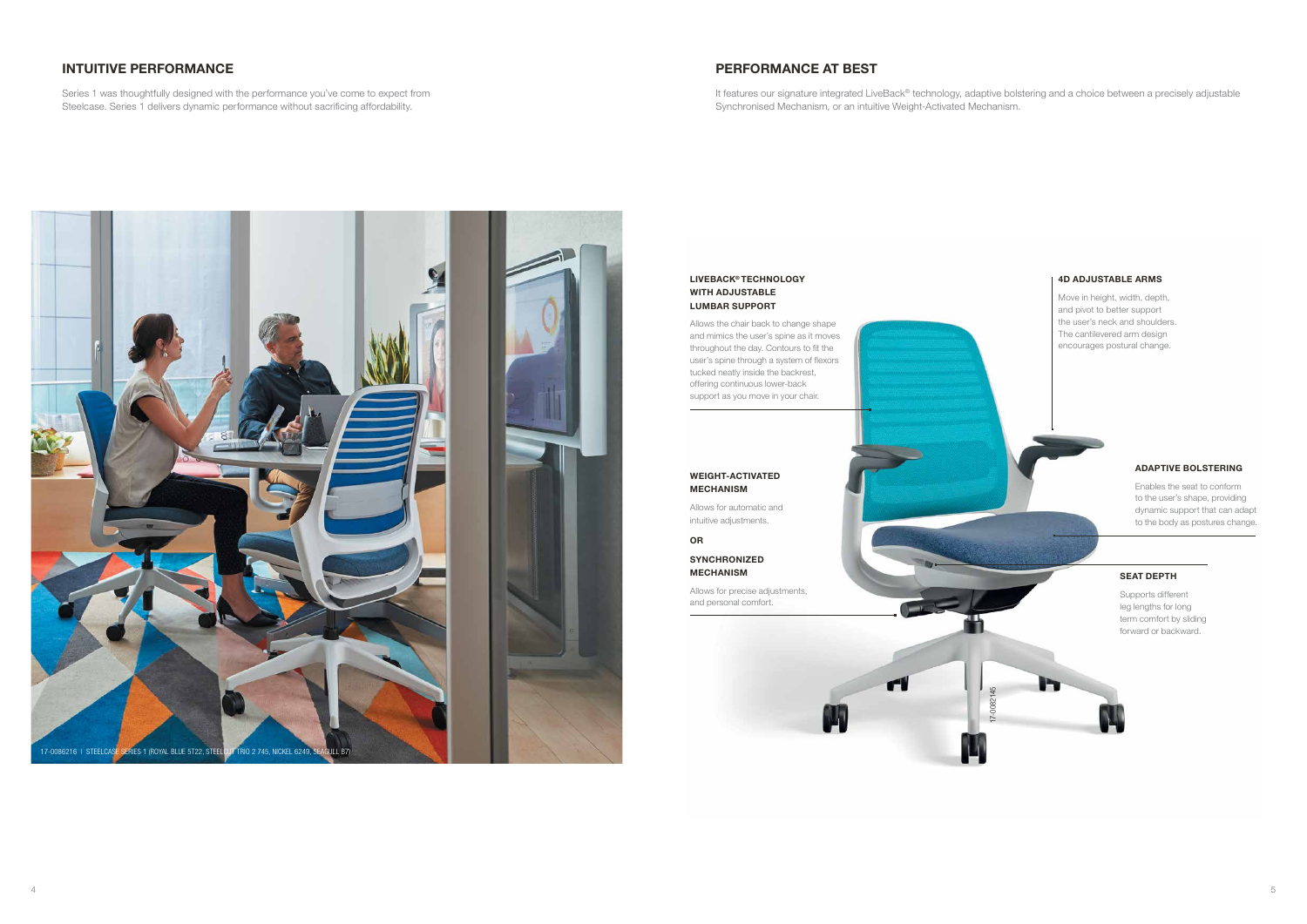

























# A RANGE OF AESTHETICS AND CHOICE **A RANGE OF A RANGE OF A RANGE OF A RANGE OF A RANGE OF A RANGE OF A RANGE OF A**

Series 1 offers 11 mix-and-match knit, flexor and lumbar colour options, and a wide range of finish options that enable organisations to express their brand in a way that best represents them. Plus, it's available in standard and draughtsman height. Headrest and coat hanger are in option to support a wide range of tasks and workstyles.



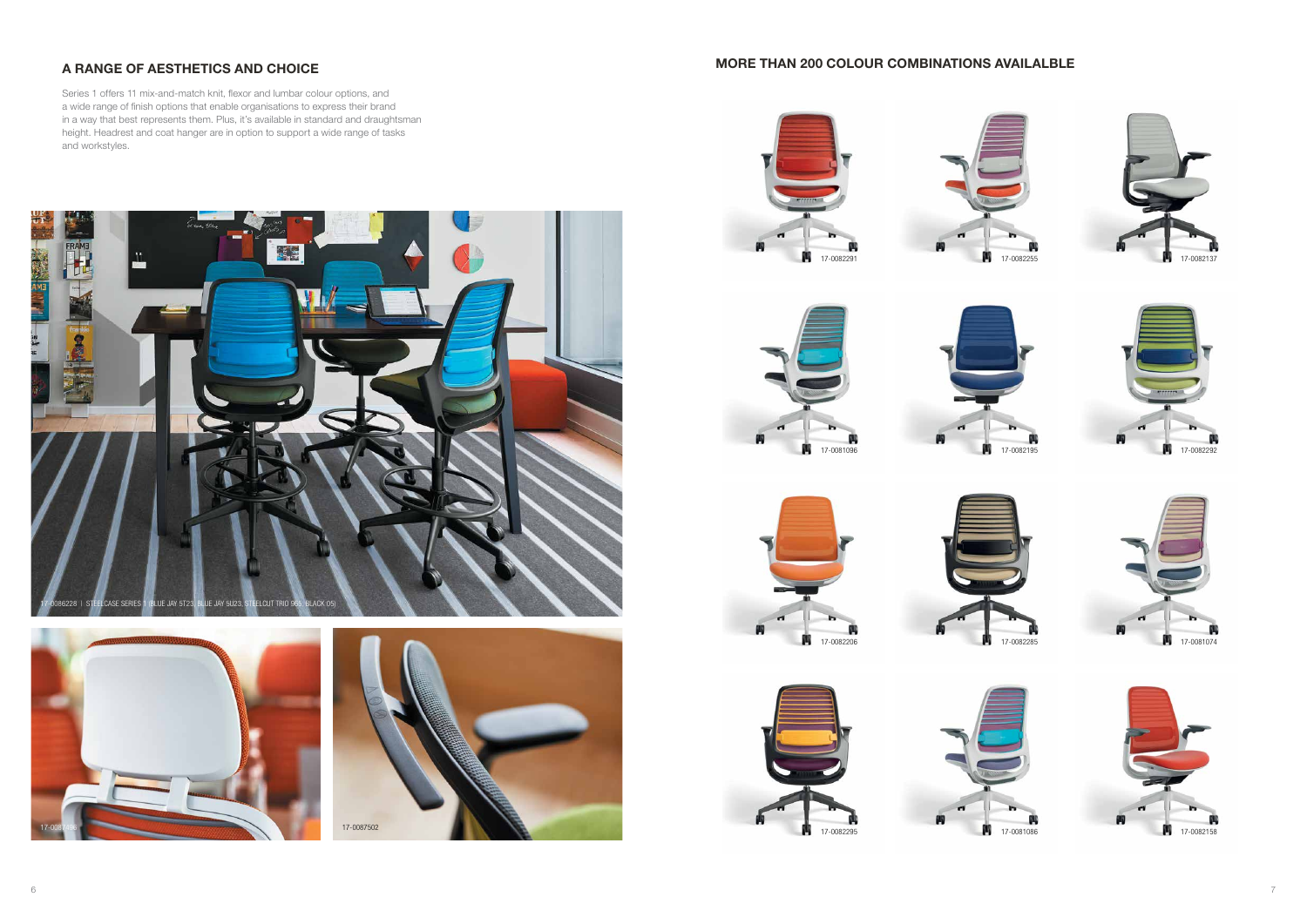